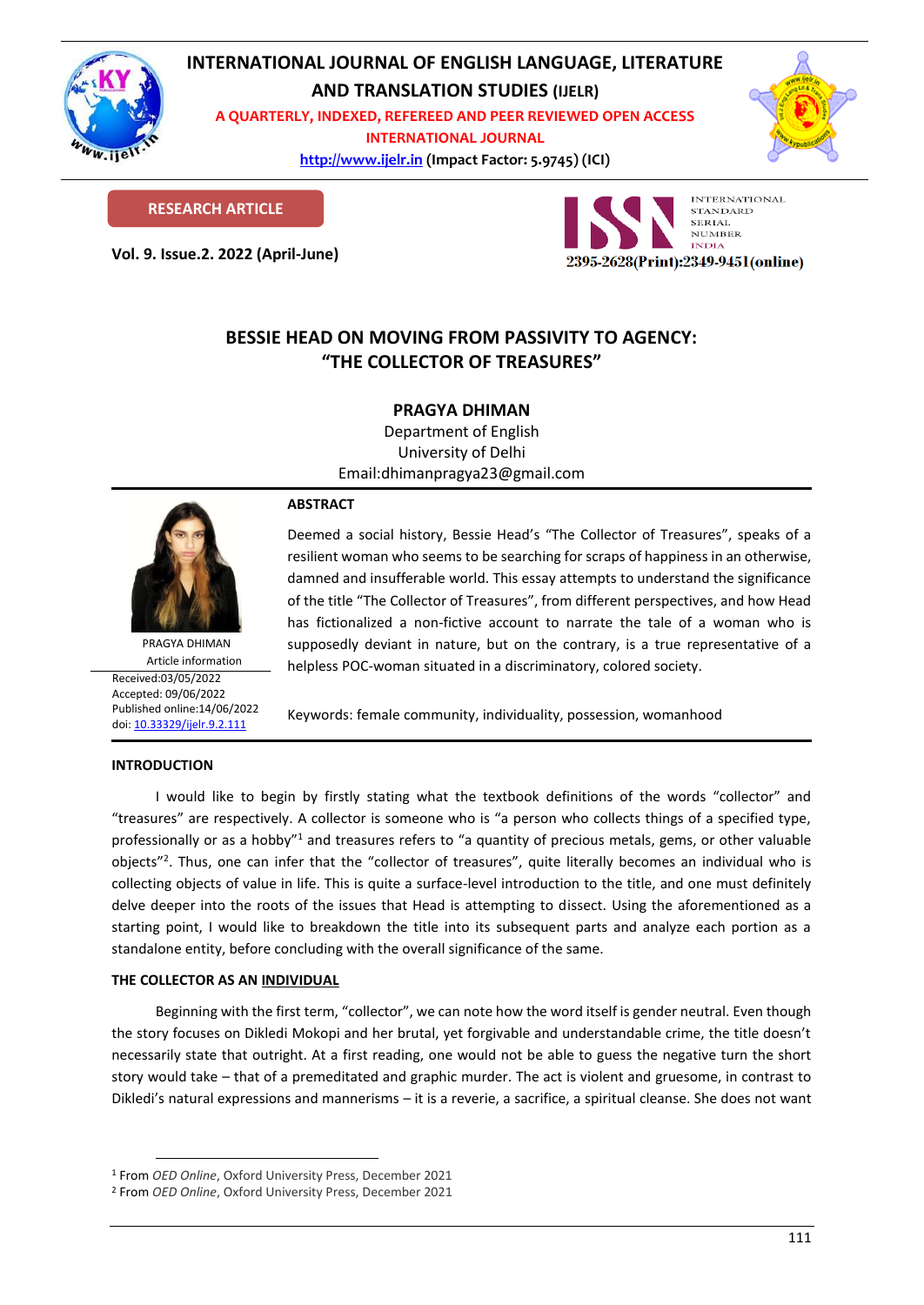to deny the fact that she has killed her husband: she has killed him; it is almost a statement to the entire world – I am a woman and I am fearless.

This emphasis on the individual is something Head seems to consciously engage with, as Ruchi Sharma corroborates in "'Humanism' as a Political Method in Bessie Head's 'The Collector of Treasures'": "What enables a character to challenge social convention in Head's scheme is a strongly developed sense of individuality. These are the people who have the strength to risk public censure in order to follow their convictions."

In the same vein however, the collector is not simply just a singular entity, but a representation of an entire group of women, as exemplified in the beginning of the short story. "You'll be in good company. We have four other women here for the same crime" (Head 38). The crime which binds these women together is that they are all the collectors of the treasure of manhood. "I cut of all of his special parts with a knife…I did it with a razor" (Head 40). This notion shall be further discussed under the section referring to treasures.

Perhaps, one can even state how Dikledi is not far off from the protagonists of the novels *The Color Purple* and *Beloved*: Celie and Sethe. These women are all collectors of treasures in their own ways, whether the treasure is a sense of identity, reclamation of the past, the self, or formation and concretization of a strong female community. This opens up the conversation to how women of color are often left to fend for themselves and need to form strong bonds within their gendered group to reclaim their identities and individualities as women first and humans second; how a shift needs to take place, from becoming "collectors" to "possessors" of the treasures of life.

A collector, once more, is in quite a submissive position. An individual who is actively searching for and grabbing onto things of value. There is this generational passing down of orthodox, misogynistic ideas and stereotypes, like heirlooms almost, where women are roped into this system of being secondary, or only fit for domestic duties. This feeling is exemplified by a prominent female writer from the West Indies, Jamaica Kincaid, in her poem "Girl": "you are not a boy, you know"<sup>3</sup> (Kincaid 88). Hence, the word collector for a woman, represents how she is placed in society, how she is a submissive individual, and the need for a shift to take place, where the woman imbibes within herself ideas of self-reliance and independence, to become a possessor of things she values and enjoys, rather than just a mere collector, becomes quite apparent.

#### **"SHE WAS THE COLLECTOR OF SUCH TREASURES" (Head 42)**

Diamonds form under hazardous conditions, and so do these treasures that Dikledi clutches to her bosom and beating heart. The first question one must ask in terms of the short story is, "what is meant by these treasures?". One of the most apparent symbolizations that the word possesses in terms of Head's work is the idea of reclaiming, finding or discovering valuable possessions, whether physical or abstract, which women, especially POC-women have been denied or forced to abandon due to societal pressures. Thus, these treasures include such things of value as female solidarity, love between female communities, female friendship, adoration and love.

Another treasure, that one must not ignore, is that of a good man in a woman's life; a man such as Paul Theobolo. In sharp contrast with other exploitative and disgusting men, as situated within the story, epitomized in Dikledi's husband, Paul Theobolo becomes a beacon of light and love in Makopi's life. He is another valuable addition to her existence as a single, abandoned woman in her community and this relationship is Head's interpretation of a female-male bond to be treasured and valued: "Aware of the fact that black women often got a raw deal in their relations with men, Head despairs '[N]o one seems to know what the right sort of relationship between men and women should be, that would be sacred and of mutual benefit'" ("Humanism" as a Political Method, Sharma). The kind words that Paul Theobolo speaks to Dikledi, "'You are a very good

<sup>3</sup> From Department of English Textbook Committee. The Individual and Society: Poems, Essays and Stories. Pearson India Education Services Pvt. Ltd, 2005.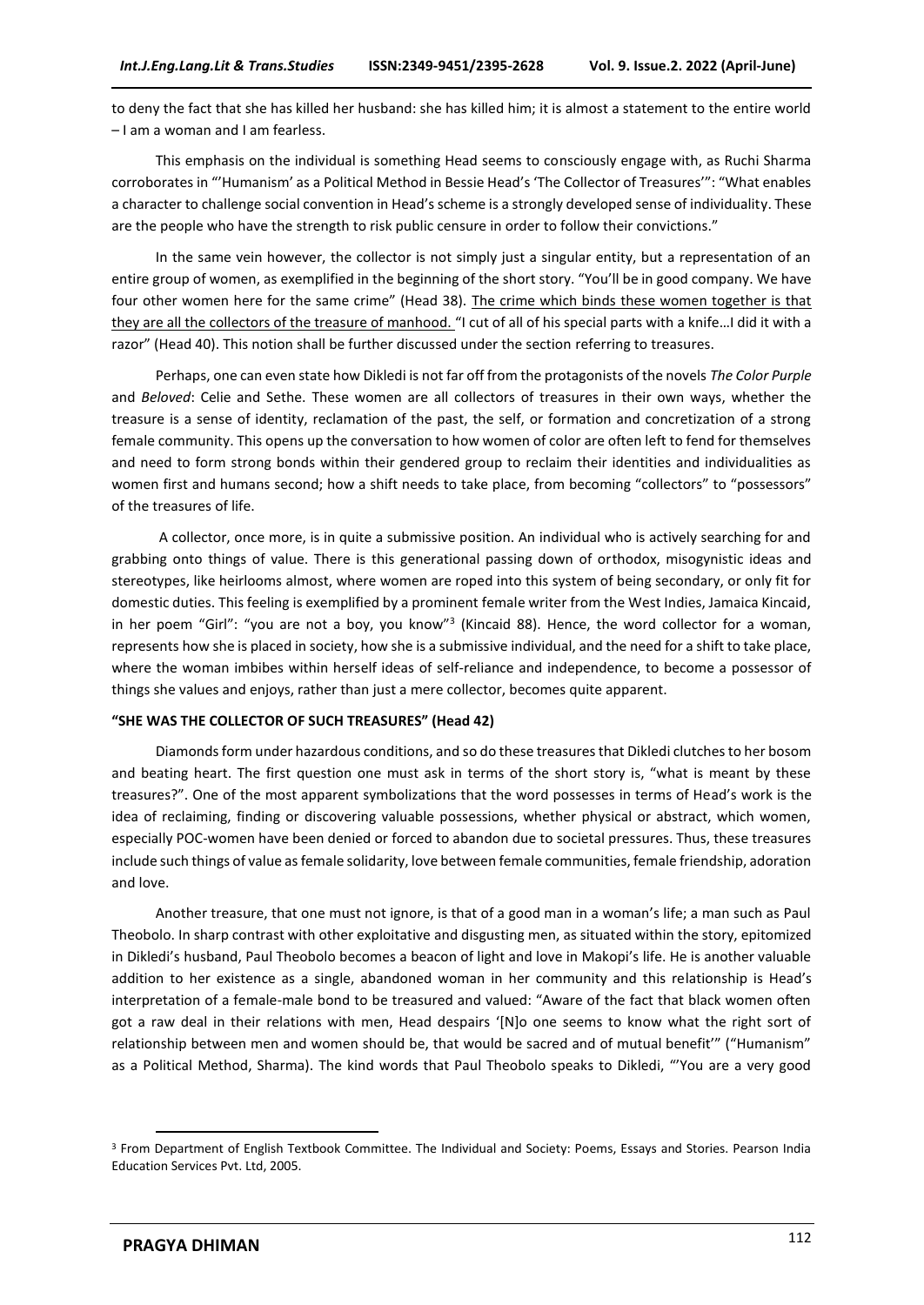woman, Mma-Banabothe,'…only men like Paul Theobolo could offer such gifts. She took it and stored another *treasure* in her heart [italicization by me]" (Head 50), serves to validate Dikledi's individual identity.

It shall be a lie to state that the opinions of the male sex do not hold their weight in gold, as one cannot turn a blind eye to opposite sex relationships, whether of an intimate nature, or platonic. The idea of the ideal man versus the evil man, then becomes a point of discussion in the POC woman's discourse as well; where one is a treasure to be valued, the other serving to make the aforementioned shine brighter, being stark in contrast.

To continue on with this thread, the other treasure one needs to expound upon is the treasure of female friendship and community. Firstly, one may speak of the same in terms of Paul Theobolo himself, as Kenalepe, his wife, offers him to Dikledi as an act of complete kindness and love, "'I can loan Paul to you if you like... I would do it because I have never had a friend like you in my life before whom I trust so much'" (Head 48). This is an extreme act of kindness on Kenalepe's part; as a woman she is sharing her husband, her life partner, with another, just so the latter can know what the treasure of a fulfilling intimate relationship feels like, what female pleasure feels like.

The central treasure that one must focus on is that of fruitful relationships between women throughout the story. From the beginning itself, one can note that female solidarity is of importance as the imprisoned women share an inextricable bond; the bond of freeing themselves of an abusive and loveless marriage or relationship with a thankless man. Her relationship with Kebonye is another female bond which was to make the third phase of Dikledi's life bearable in prison, or at least, in the bare minimum, a faint reflection of the second phase which was "one of the most prosperous and happy periods of her life" (Head 45), as she seeped herself into the treasures she shared with the Theobolo family. The idea of a strong community is quite central to African women's narratives, as desertation by their husbands or male partners is a common occurrence, which leaves these women to fend for themselves, alone in a world constructed and rigged to subjugate and oppress them.

"Her life had become holy to her during all those years she had struggled to maintain herself and the children. She had filled her life with treasures of kindness and love she had gathered from others and it was all this that she wanted to protect from defilement by an evil man" (Head 54). The castration process of Garesgo is a brutal and graphic act, which is very significant, especially when it comes to the title of the short story. Dikledi Makopi has collected her selfish and obscene husband's manhood – the ultimate treasure one could possess as a woman in this world, the collection of a phallus. Not only has she collected it, but possessed it for her own, as one can see how she claims the act with a serene look and even asks her eldest son to "go and call the police". This is the very essence of "The Collector of Treasures" – the individual woman boldly declaring her independence from her male counterpart, from a male entity.

## **WHAT IS THE LINK BETWEEN ALL THESE TREASURES?**

Another question that one may speak of, when analyzing the title is, what is the link between all these treasures? Are they an eclectic mix of objects and ideals that act as beacons of hope, or are they comforting memories and notions? The crux of the answer, I believe, lies at the center of Dikledi herself, by which she is able to strengthen her self and individual identity, via her collection of priceless "treasures."

"Dikledi whose name means 'tears'…" suffered the loss of a mother, thus being stripped of any female companionship since she was young, or even a feminine guiding light. Brought up by her uncle, Mokopi surely did not have a strong female community with whom she would have been able to share, receive and build any form of relationships. Hence, automatically, the idea of having a community of women for support, life support almost, becomes vital, and one can note the same in other POC discourses, such as Morrison's *Beloved* and Walker's *The Color Purple*.

Another treasure, which we cannot sideline, is that of education. In fact, the intense desire to secure her son's future with a proper education is what initially prompts Mokopi to approach Garesgo, and the short story even ends on the same note, with Paul affirming to Dikledi, "You don't have to worry about the children, Mma-Banobothe. I'll take them as my own and give them all a secondary school education" (Head 57). That's all Dikledi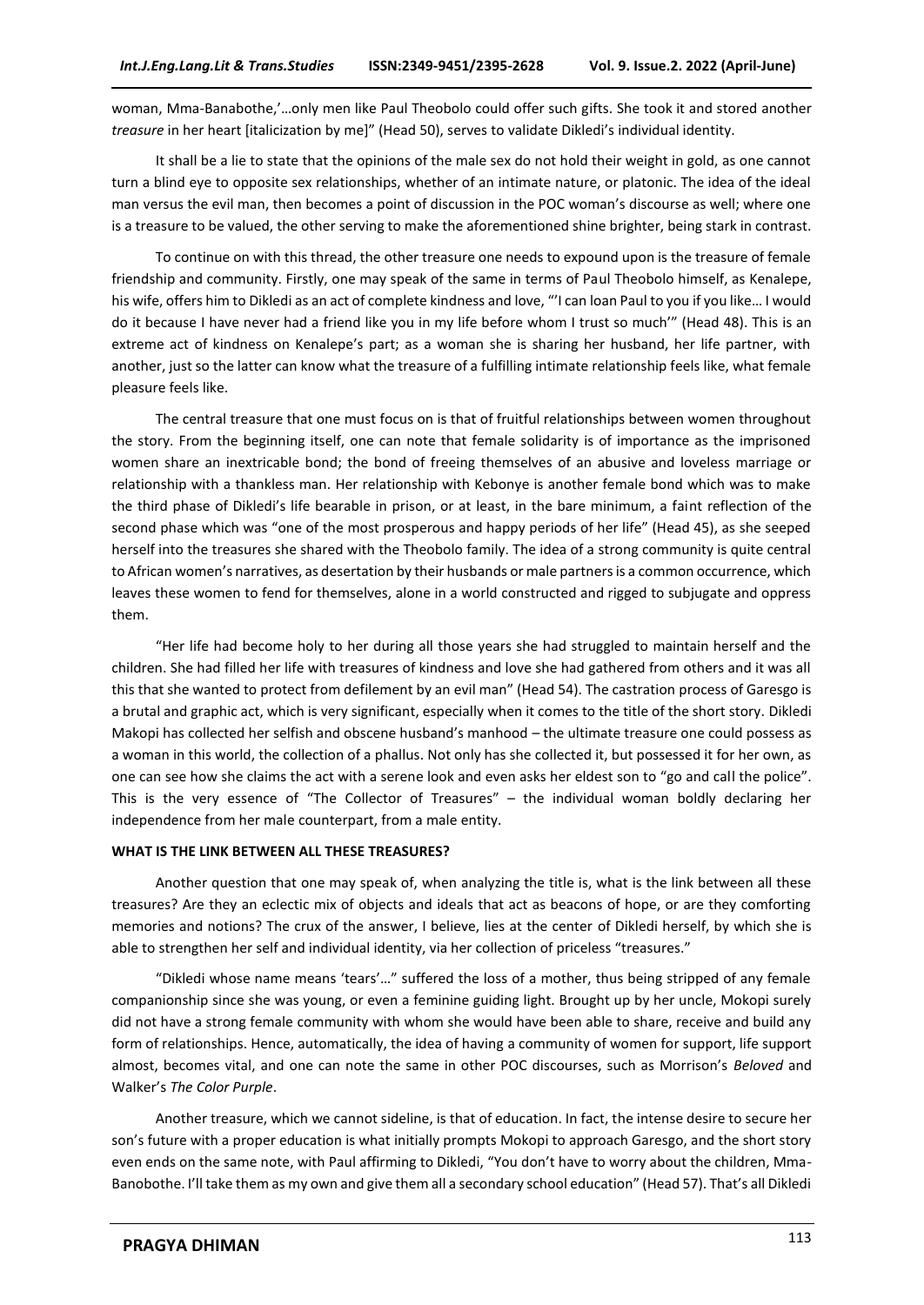truly wanted; her children were the most important aspect of her life, to be treasured and adored: "I am satisfied I have children. They are a blessing to me" (Head 46).

If one looks at these treasures quite objectively, they seem to be quite every-day, ordinary objects or ideas - the kind we sometimes take for granted. However, it is as Ruchi Sharma has put it, Head seems to be rediscovering the ordinary in "The Collector of Treasures"; "…there was a gradual 'feminization of poverty' in Botswana… female sexuality had earlier been tightly governed by tribal courtship and marital norms of precolonial norms simultaneously guaranteed a degree of security to women." ("Humanism" as a Political Method, Sharma). Therefore, it seems as if these women collect as many "treasures" as they can find for there is a sense of deprivation of essentialities which brings value to the ordinary. Hence, "*The Collector of Treasures*[the collection] abounds in female characters learning to survive the emotional, sexual and psychological violence built into the everydayness of life in a patriarchal society." ("Humanism" as a Political Method, Sharma).

The link, thus, between all these treasures, is that they strengthen the female individual, as stated earlier.

#### **DOES THE COLLECTOR EVER BECOME THE TREASURE ITSELF?**

Carole Boyce Davies states in "Some notes on African Feminism'" that of "the many burdens bearing down on African women, the most important is *herself*… Women are shackled by their own negative self-image, by centuries of interiorization of the ideologies of patriarchy and gender hierarchy…she reacts with fear, dependency complexes and attitudes to please and cajole where more self-assertive actions are needed…".

However, contrary to this popular self-lineation of African women in oppressive societies, there is this bejeweled spirit, a self-affirming spark within Dikledi, where her self-reliance manifests itself in the form of a jewel which she proudly proclaims to be her own – her skills as a woman in "weaving, knitting and sewing". She is proud of being known as "the woman whose thatch doesn't leak" (Head 41). Sharma has stated, "Dikledi's pride in herself remains unscathed through her turmoil because she doesn't define herself merely in terms of the misfortunes of her personal life but in fact views her work and self-reliance as equally central to her identity." Hence, the self or as Head tends to focus on, the **individual** becomes the treasure to be valued. The collector thus becomes the treasure itself in this instance.

#### **"THE COLLECTOR OF TREASURES" AND THE ORAL TRADITION**

"The very title of the collection *The Collector of Treasures: and other Botswana Village Tales* signals Head's concern to engage with the oral culture of the village." ("Humanism" as a Political Method, Sharma).

The title and content of the story itself is also a treasure collected by Head while she lived in the heart of Botswanan village life, where orality and gossip constructed the daily narrative of the times. The short story, "The Collector of Treasures" is part of a collection, titled the same, and an important point to note is, as Head has stated, "This particular story["The Collector of Treasures"] I got to know because the dead man had relatives in Serowe." As Ruchi Sharma has commented, "It is from this piece of village gossip that Head constructs her story 'The Collector of Treasures'". Therefore, when one analyzes the title in this light, the collector can be stated to be Head herself and the story becomes a treasure of sorts. Serowe's' "precariously oral past"<sup>4</sup> increases the value of its history and Head's immortalization of this village gossip, destroys its ephemerality and gives substance to the treasure to be collected by various readers around the world, most importantly women.

#### **CONCLUSION**

"The Collector of Treasures" from its title to its content did not attempt to assimilate with ubiquitous "formulaic fiction"<sup>5</sup>. The title is quite masterfully crafted, denoting a plethora of ideas in a single phrase. In this essay, I have analyzed the title from various perspectives and have attempted to understand the true significance

<sup>4</sup> From MacKenzie, Craig. "Short Fiction in the Making: The Case of Bessie Head." *A Warble of Postcolonial Voices* (2015): 92- 101.

<sup>5</sup> Njabulo Ndebele defines formulaic fiction to be "plots that abounded in victim-figures and sell-outs…formulaic fiction did disservice to the cause of a more equal society by failing to *individualize* its characters…failed to 'clarify the tragic human experience of oppression.'"